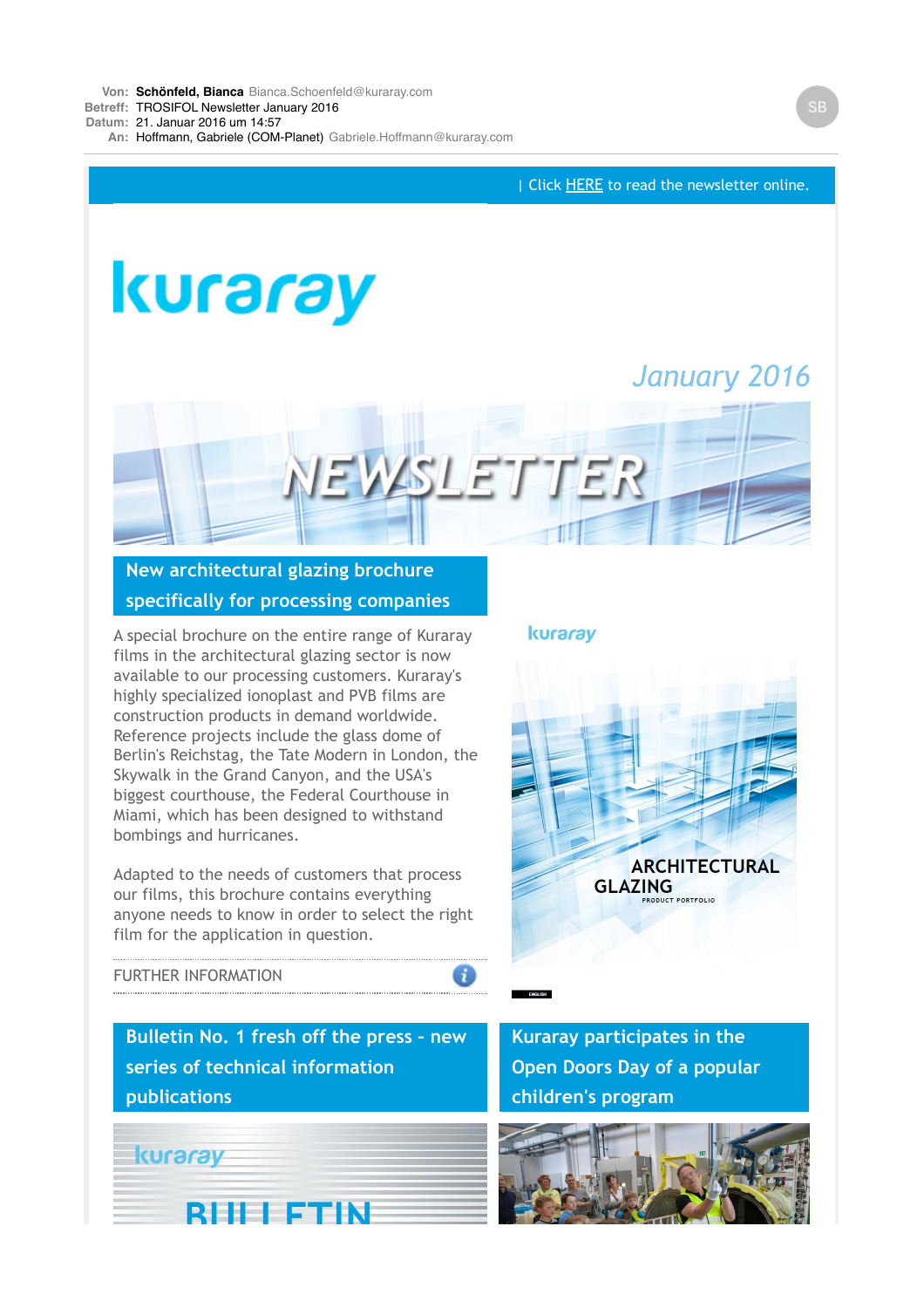



n densety populated areas,<br>noise is almost omnipresent:<br>from traffic on the road, on<br>rail and overhead in the air. can note discutios our concernation and is<br>capable of disrupting our sleep and causing<br>tension and stress. Two similar sounds, even<br>at the same volume, can be perceived Notice is also caused by production plants. differently, For example, the rushing<br>ond construction of buildings and bridges . waterally, For example, the rushing<br>and construction on buildings and bridges. waterally, For th annoying and even cause illness. It is only<br>when we take a walk in the mountains or In general, it is important to reduce no through a peaceful forest on the weekend much as possible. In the case of heavy traffic

holiday that we notice just how on roads or railway lines, a noise ba ier ca mally exposed to poise help, while ear plugs can be a useful re-

With a series of technical bulletins, Kuraray is filling gaps in readers' knowledge of interlayers for laminated glass. The current first issue is devoted the realization of acoustic insulation measures with laminated safety glass. Dr. Bernhard Koll, author of the first issue, also gives an account of noise sources and their impact on human hearing. Further issues on other subjects are due to follow.

#### [FURTHER INFORMATION](https://login.mailingwork.de/-link2/7876/867/9/491/37/mmBNZs61/hq9i6PHKcV/0)

### **Happy New Year!**



-i

Even if the old year already seems banished to the past, we hope that you and your families



Because of its big success last year, Kuraray participated again this year in the WDR (West German TV station) Open Doors Day of one of its popular children's programs. The purpose of the campaign is to open doors to the program's fans large and small on this day and to show them interesting things that are usually concealed from public view. Kuraray thus exploits the popularity of the children's science program that has been remarkably successful in Germany for many years.

a

[FURTHER INFORMATION](https://login.mailingwork.de/-link2/7876/867/11/495/37/mmBNZs61/hq9i6PHKcV/0/W2NvbnRyb2xsZXJd/W2FjdGlvbl0./W25ld3Nd)